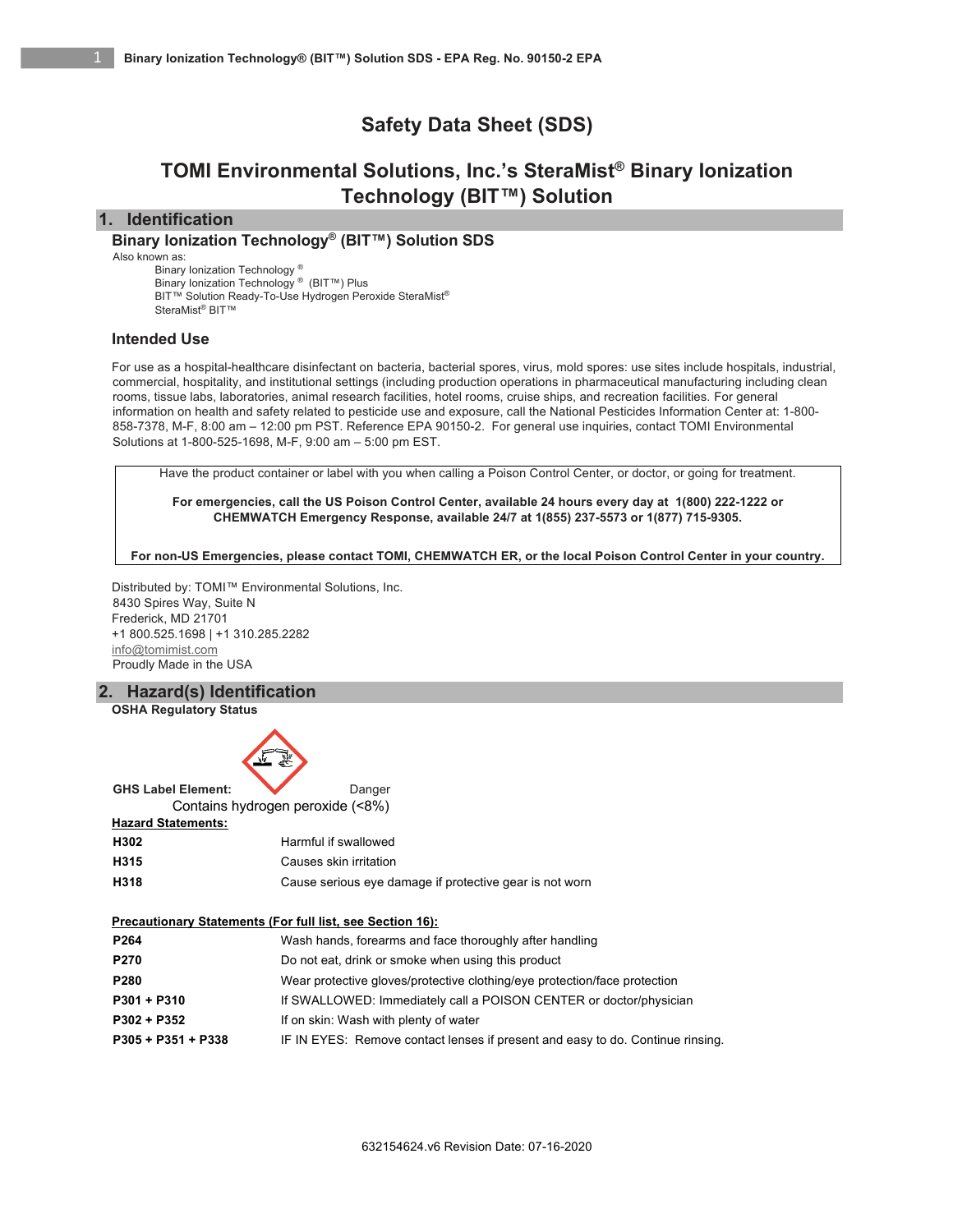This document has been prepared in accordance with standards for workplace safety, which require the inclusion of all known hazards of the product or its ingredients regardless of the potential risk. The precautionary statement and warnings included may not apply in all cases. Your needs may vary depending upon the potential for exposure in your workplace.

## **3. Composition/Information on Ingredients**

| Substance name    | <b>CAS number</b> | $\%$<br><b>Function</b> |     | <b>EINECS</b> | <b>EU Classifications/ EU</b><br><b>Risk Phrases</b> |  |  |
|-------------------|-------------------|-------------------------|-----|---------------|------------------------------------------------------|--|--|
| Hydrogen peroxide | 7722-84-1         | Active substance        | <8  | 231-765-0     | Xi, R36                                              |  |  |
| Inert Ingredients | Trade Secret      | <b>Trade Secret</b>     | <5  | Trade Secret  | Xi. R36                                              |  |  |
| Dejonized water   | 7732-18-5         | Solvent                 | >87 | 231-791-2     | Not Classified                                       |  |  |
|                   |                   |                         |     |               |                                                      |  |  |

## **4. First-Aid Measures**

• **Eyes:**

- o Remove contact lenses, if present, after the first 5 minutes, then continue rinsing eye.
- o Hold eye open and rinse slowly and gently with water for 15-20 minutes.
- o Call a Poison Control Center or doctor for treatment advice.

#### • **Skin:**

- o In case of a tear in glove or protective clothing, take off contaminated clothing.
- $\circ$  Rinse skin immediately with plenty of water for 15-20 minutes.  $\circ$  Call a Poison Control Center or doctor for treatment advice.

## • **Ingestion:**

- o Rinse mouth with water.
- o Dilute by giving 1 or 2 glasses of water. Do not induce vomiting.
- o See a medical doctor immediately.

## • **Inhalation:**

- o Remove to fresh air.
- o Consult doctor in case of symptoms.

## • **Notes to Medical Doctor:**

- o Direct contact may be minimally irritating.
- o Treatment is by dilution and is symptomatic and supportive.

# **5. Fire Fighting Measures**

- Suitable Extinguishing Media: Flood with plenty of water; use with extinguishing circumstances appropriate with local surrounding environment.
- Advice to Firefighters:
	- o Exercise caution while fighting any chemical fire.
	- o Wear MSHA/NIOSH compliant breathing equipment.

# **6. Accidental Release Measures**

- Person-related Safety Precautions: Wear protective equipment. Keep unprotected persons away when applying.
- Measures for Cleaning/Collecting: Absorb with liquid-binding material (sand, diatomite, acid binders, universal binders, sawdust) or wipe with towel.
- Additional Information: No dangerous materials are released.

# **7. Handling and Storage**

**Read EPA Registered BITTM Solution Label before use.**

# Handling

- Information for safe handling: No special measures required.
- Information about protection against explosions and fires: No special measures required.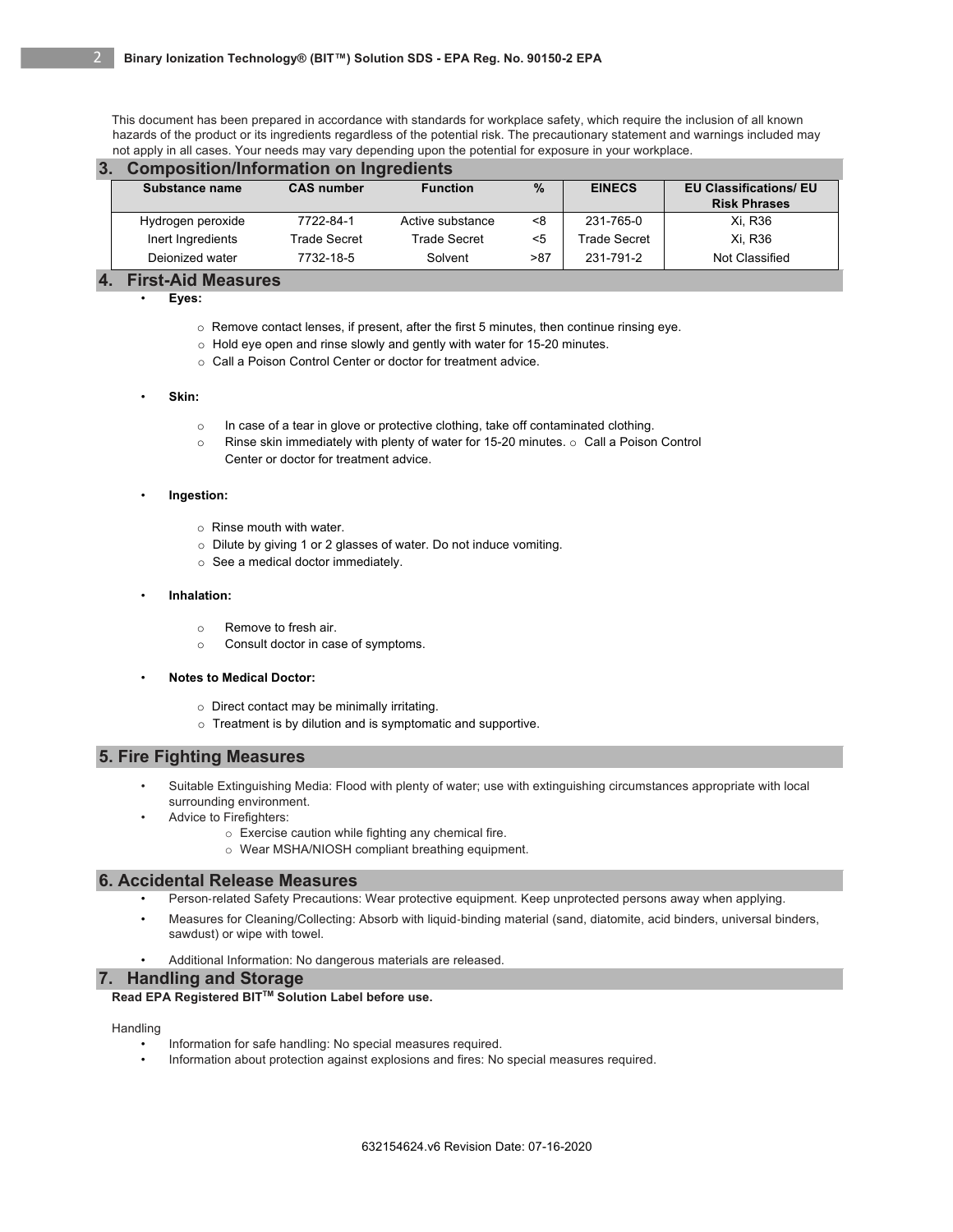Storage

- Requirements to be met by storerooms and containers: No special requirements.
- Information about storage in one common storage facility: Store away from edible food items, store at ambient temperature. Store with bottle in upright position. Do not freeze. Further information about storage conditions: Do not store in direct sunlight.

## **8. Exposure Controls/Personal Protection Equipment (PPE)**

**PPE should be selected upon the conditions this product is normally used. Refer to EPA Registered Binary Ionization Technology (BIT™) Solution Label.** 

General protective and hygienic measures: The usual precautionary measures for handling chemicals should be adhered to.

For applicators and handlers of the SteraMist® Surface Unit Hand Held equipment and for early re-entry for the SteraMist® Environment System, the following PPE must be worn:

- 1. Protective eyewear such as goggles or face shield, or safety glasses.
- 2. R95 or N95 Respirator with Activated Charcoal Filter, Powered Air Purifying Respirator with organic vapor filter, or equivalent, depending on environment.
- 3. Gloves, long sleeves, and long pants.

Final selection of additional PPE must be done in accordance with site guidelines and take into consideration the use of the product as well as any infection or exposure hazards related to the environment to be disinfected.

#### **Exposure Limits/ Components with Limit Values that Require Monitoring at the Workplace**

|                                                                                                                           | <b>Chemical Name</b> | <b>CAS Number</b> | <b>ACGIH (TLV)</b> | <b>OSHA (PEL)</b> | NIOSH (IDLH) |  |
|---------------------------------------------------------------------------------------------------------------------------|----------------------|-------------------|--------------------|-------------------|--------------|--|
|                                                                                                                           | Hydrogen peroxide    | 7722-84-1         | TWA 1 ppm          | TWA 1 ppm         | 75 ppm       |  |
| ACGIH: American Conference for Governmental Industrial Hygienists<br>TLV: Threshold Limit Value OSHA: Occupational Safety |                      |                   |                    |                   |              |  |

and Health Administration PEL: Permissible Exposure Limit

NIOSH: National Institute for Occupational Safety and Health IDLH: Immediately Dangerous to Life or Health

## **Hygiene Measures:**

- Handle in accordance to good hygiene and safety practices.
- Avoid contact with skin, eyes, and clothing. Wear suitable glove, eye, and face protection.
- Do not eat, drink, or smoke while using this product.
- Remove all contaminated clothing and wash before reusing.
- Do not remove clothing from the work site.
- If on skin, rinse with water immediately.
- Wash hands after SteraMist® use.
- Remove and wash contaminated equipment before use.

# **9. Physical and Chemical Properties**

**MIXTURE (the following mixture data are for 5% hydrogen peroxide):**

| Appearance:                       | Clear, colorless liquid                                     |
|-----------------------------------|-------------------------------------------------------------|
| Odor:                             | Odorless                                                    |
| pH:                               | 3.0 to 5.5                                                  |
| <b>Freezing Point:</b>            | $-3^{\circ}$ C (27 $^{\circ}$ F)                            |
| <b>Boiling Point:</b>             | 101°C (214°F)                                               |
| <b>Flash Point and Method:</b>    | Noncombustible                                              |
| <b>Flammable Limits:</b>          | Noncombustible                                              |
| <b>Fire/Explosion Hazards:</b>    | Product is non-combustible. On decomposition releases       |
|                                   | oxygen which may intensify fire.                            |
| Vapor Pressure:                   | 31 mm Hg @ 30°C (86°F)                                      |
| <b>Vapor Density:</b>             | No data available                                           |
| <b>Solubility in Water:</b>       | 100%                                                        |
| <b>Evaporation Rate:</b>          | $> 1$ (Butyl acetate = 1)                                   |
| <b>Specific Gravity:</b>          | 1.4425 @ 25°C (77°F)                                        |
| % Volatile:                       | No data available                                           |
| <b>Auto-ignition Temperature:</b> | did not auto-ignite below 400°C and is therefore considered |
|                                   | not highly flammable                                        |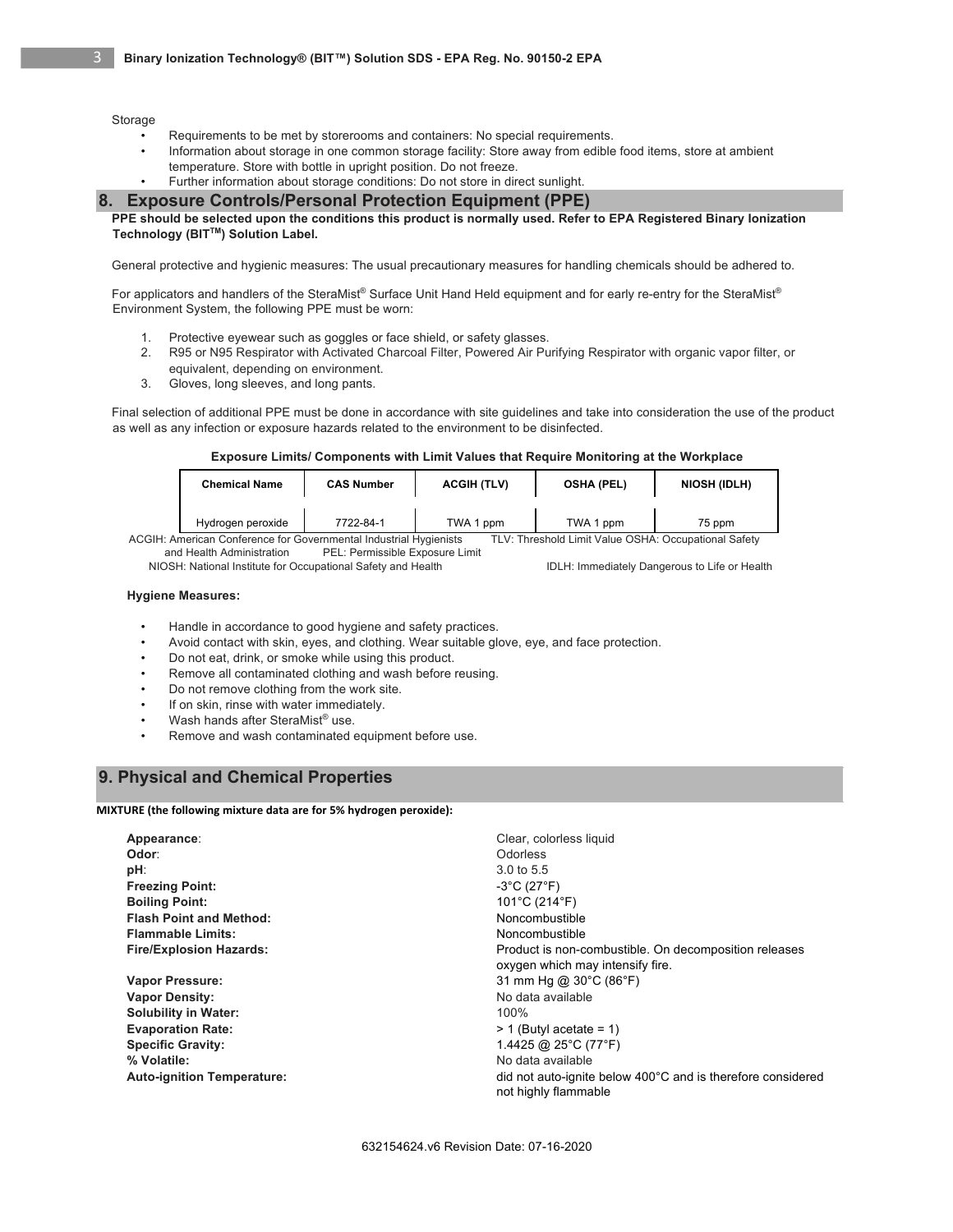Hazardous Decomposition Products: **Mazardous Decomposition Products:** Oxygen, which supports combustion Sensitivity to Static Discharge: No data available **Sensitivity to Impact:** No data available

**10. Stability and Reactivity**

| <b>Chemical Stability:</b>                                                                                                 | Stable under recommended conditions.                                                                                                                                                                                                                                                                                                                                                                                                                                                                                                               |  |  |  |  |  |  |
|----------------------------------------------------------------------------------------------------------------------------|----------------------------------------------------------------------------------------------------------------------------------------------------------------------------------------------------------------------------------------------------------------------------------------------------------------------------------------------------------------------------------------------------------------------------------------------------------------------------------------------------------------------------------------------------|--|--|--|--|--|--|
| <b>Possibility of Hazardous Reaction:</b>                                                                                  | None under normal processing.                                                                                                                                                                                                                                                                                                                                                                                                                                                                                                                      |  |  |  |  |  |  |
| <b>Hazardous Polymerization:</b>                                                                                           | Does not occur.                                                                                                                                                                                                                                                                                                                                                                                                                                                                                                                                    |  |  |  |  |  |  |
| <b>Decomposition Products:</b>                                                                                             | Oxygen.                                                                                                                                                                                                                                                                                                                                                                                                                                                                                                                                            |  |  |  |  |  |  |
| <b>11. Toxicity Information</b>                                                                                            |                                                                                                                                                                                                                                                                                                                                                                                                                                                                                                                                                    |  |  |  |  |  |  |
| Eye Effects:                                                                                                               | Corrosive Irritant (rabbit)                                                                                                                                                                                                                                                                                                                                                                                                                                                                                                                        |  |  |  |  |  |  |
| <b>Skin Effects:</b>                                                                                                       | Mild or Slightly irritating after 14 days (rabbit) No perceptible<br>reaction (guinea pig).                                                                                                                                                                                                                                                                                                                                                                                                                                                        |  |  |  |  |  |  |
| Dermal LD50:                                                                                                               | $> 2,000$ mg/kg (rabbit)                                                                                                                                                                                                                                                                                                                                                                                                                                                                                                                           |  |  |  |  |  |  |
| Oral LD50:                                                                                                                 | $> 5,000$ mg/kg (rat)                                                                                                                                                                                                                                                                                                                                                                                                                                                                                                                              |  |  |  |  |  |  |
| <b>Inhalation LC50:</b>                                                                                                    | $>$ 2.77 g/m <sup>3</sup> (rat), may cause irritation in respiratory track                                                                                                                                                                                                                                                                                                                                                                                                                                                                         |  |  |  |  |  |  |
| <b>Acute Effects from Overexposure:</b>                                                                                    | Minimally irritating to the eyes, skin, nose, throat, and lungs.                                                                                                                                                                                                                                                                                                                                                                                                                                                                                   |  |  |  |  |  |  |
| <b>Chronic Effects from Overexposure:</b><br>Carcinogenicity:                                                              | The International Agency for Research on Cancer (IARC) has<br>concluded that there is inadequate evidence for<br>carcinogenicity of hydrogen peroxide in humans, but limited<br>evidence in experimental animals (Group 3 - not classifiable<br>as to its carcinogenicity to humans). The American<br>Conference of Governmental Industrial Hygienists (ACGIH)<br>has concluded that hydrogen peroxide is a 'Confirmed Animal<br>Carcinogen with Unknown Relevance to Humans' (A3).<br>IARC Group 3, Not classifiable as to its carcinogenicity to |  |  |  |  |  |  |
|                                                                                                                            | humans, ACGIH Listed (A3, Animal carcinogen)                                                                                                                                                                                                                                                                                                                                                                                                                                                                                                       |  |  |  |  |  |  |
| <b>Reproductive Toxicity:</b>                                                                                              | No information is available.                                                                                                                                                                                                                                                                                                                                                                                                                                                                                                                       |  |  |  |  |  |  |
| <b>Mutation:</b>                                                                                                           | No information is available.                                                                                                                                                                                                                                                                                                                                                                                                                                                                                                                       |  |  |  |  |  |  |
| <b>12. Ecological Information</b>                                                                                          |                                                                                                                                                                                                                                                                                                                                                                                                                                                                                                                                                    |  |  |  |  |  |  |
| Channel catfish 96---hour LC50                                                                                             | $= 37.4$ mg/L                                                                                                                                                                                                                                                                                                                                                                                                                                                                                                                                      |  |  |  |  |  |  |
| Fathead minnow 96---hour LC50                                                                                              | $= 16.4$ mg/L                                                                                                                                                                                                                                                                                                                                                                                                                                                                                                                                      |  |  |  |  |  |  |
| Daphnia magna 24---hour EC50                                                                                               | $= 7.7$ mg/L                                                                                                                                                                                                                                                                                                                                                                                                                                                                                                                                       |  |  |  |  |  |  |
| Daphnia pulex 48---hour LC50                                                                                               | $= 2.4$ mg/L                                                                                                                                                                                                                                                                                                                                                                                                                                                                                                                                       |  |  |  |  |  |  |
| Freshwater snail 96---hour LC50                                                                                            | $= 17.7$ mg/L                                                                                                                                                                                                                                                                                                                                                                                                                                                                                                                                      |  |  |  |  |  |  |
| For more information, refer to ECETOC "Joint Assessment of Commodity Chemicals No. 22, Hydrogen Peroxide." ISSN-0773-6339, |                                                                                                                                                                                                                                                                                                                                                                                                                                                                                                                                                    |  |  |  |  |  |  |

January 1993

**CHEMICAL FATE INFORMATION:** Hydrogen peroxide in the aquatic environment is subject to various reduction or oxidation processes and decomposes into water and oxygen. Degrades in the atmosphere within the light spectrum with hydroxyl radicals in the gas phase and subsequent photolysis.

# **13. Disposal Considerations**

**STORAGE AND DISPOSAL**: Do not contaminate water, food, or feed by storage and disposal.

**Pesticide Storage**: Keep out of direct sunlight and away from heat. Do not freeze. Store in original closed plastic container in cool, dry area, at average/normal room temperature, away from small children and pets and in an upright position.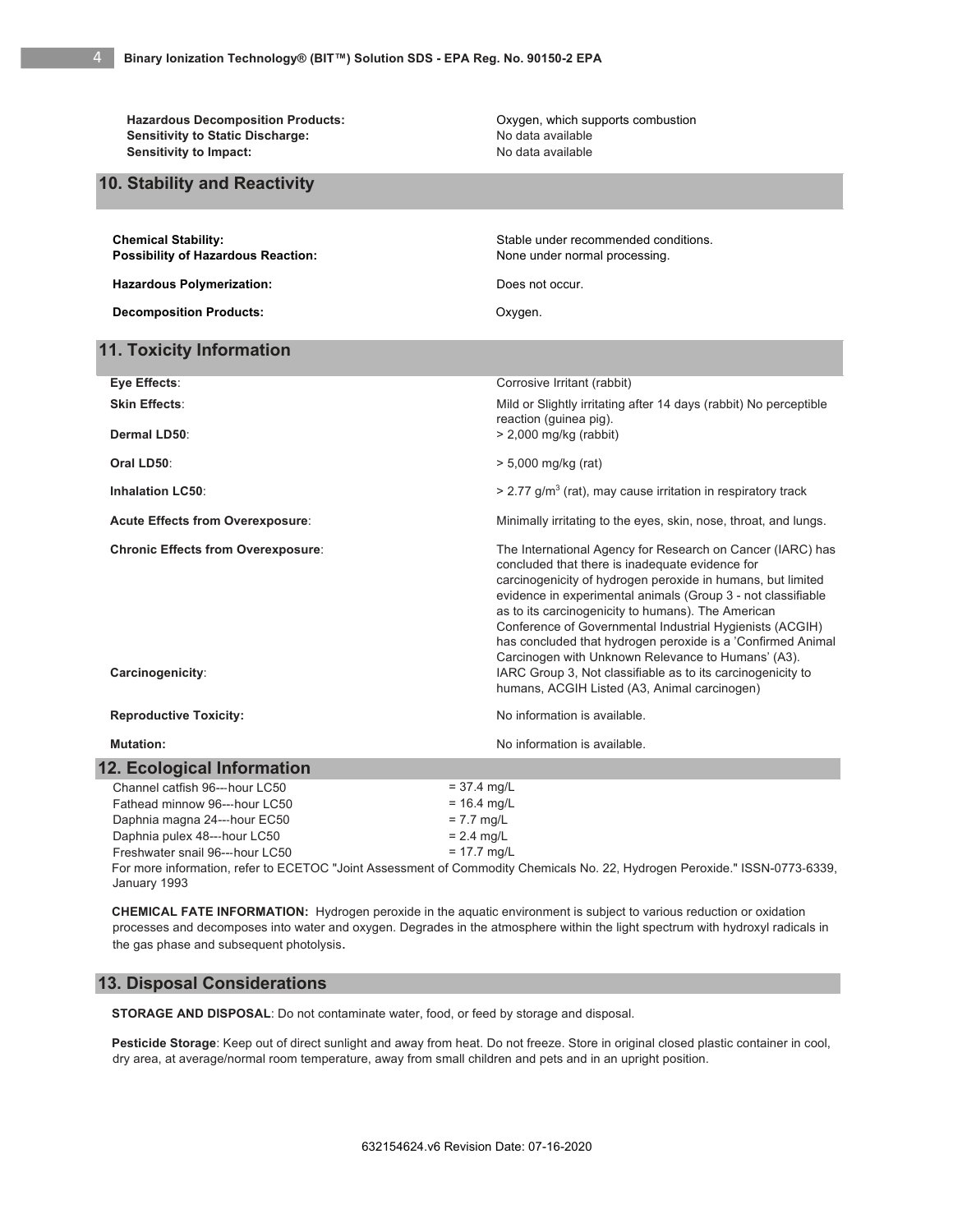**Pesticide Disposal**: Wastes resulting from the use of this product must be disposed of on site or at an approved waste disposal facility.

**Container Disposal**: Non-refillable container. Do not reuse or refill this container. Clean container promptly after emptying. Offer for recycling, if available or puncture and dispose of in a sanitary landfill, or by incineration. If product is leaking or spills should occur, please dilute with water and dry with absorbent material, or dilute with water as it is flushed into waste water drain.

# **14. Transport Information**

The following refers to all modes of transportation unless specified below:

DOT NOT REGULATED TDG NOT REGULATED ICAO NOT REGULATED IATA NOT REGULATED IMDG/IMO NOT REGULATED EUADR NOT REGULATED

# **15. Regulatory Information**

**Toxic Substances Control Act (TSCA) Section 8B Inventory:** Compliant Compliant **Canadian Domestic Substance List (DSL) & Non-DSL:** All active components are all active components are listed and compliant. **US Federal Regulations:** US EPA 90150-2 **SARA 311/312 Hazard Categories:**  Acute: The Second Contract of the Second Contract of the Second Contract of the Second Contract of the Second Contract of the Second Contract of the Second Contract of the Second Contract of the Second Contract of the Seco Chronic: No Fire: No Sudden Release of Pressure: No. 2006 No. 2007 No. 2008 No. 2008 No. 2009 No. 2008 No. 2009 No. 2009 No. 2009 No Reactive: No. 2006. The Second Second Second Second Second Second Second Second Second Second Second Second Se **CWA (Clean Water Act): CWA (Clean Water Act): Meets all requirements. Comprehensive Environmental Response, Compensation, and Liability Act (CERCLA):** Non-reportable.

## **US State Regulations:**

**California Prop 65:** This product does not contain any Prop 65 Chemicals

## **US State Right to Know Regulations:**

|                     | <b>NJ</b>            |   | <b>PA</b><br><b>MA</b> |                   |                  | R <sub>l</sub> |                 | IL |                   |  |  |
|---------------------|----------------------|---|------------------------|-------------------|------------------|----------------|-----------------|----|-------------------|--|--|
| <b>Trade Secret</b> |                      | X |                        | X                 |                  | X              |                 | X  |                   |  |  |
| Hydrogen Peroxide   |                      | X |                        |                   | X                |                | X               |    | X                 |  |  |
|                     | <b>Chemical Name</b> |   |                        | <b>CAS Number</b> | <b>ACGIH TLV</b> |                | <b>OSHA PEL</b> |    | <b>NIOSH IDLH</b> |  |  |
|                     | Hydrogen peroxide    |   |                        | 7722-84-1         | TWA 1 ppm        |                | TWA 1 ppm       |    | 75 ppm            |  |  |